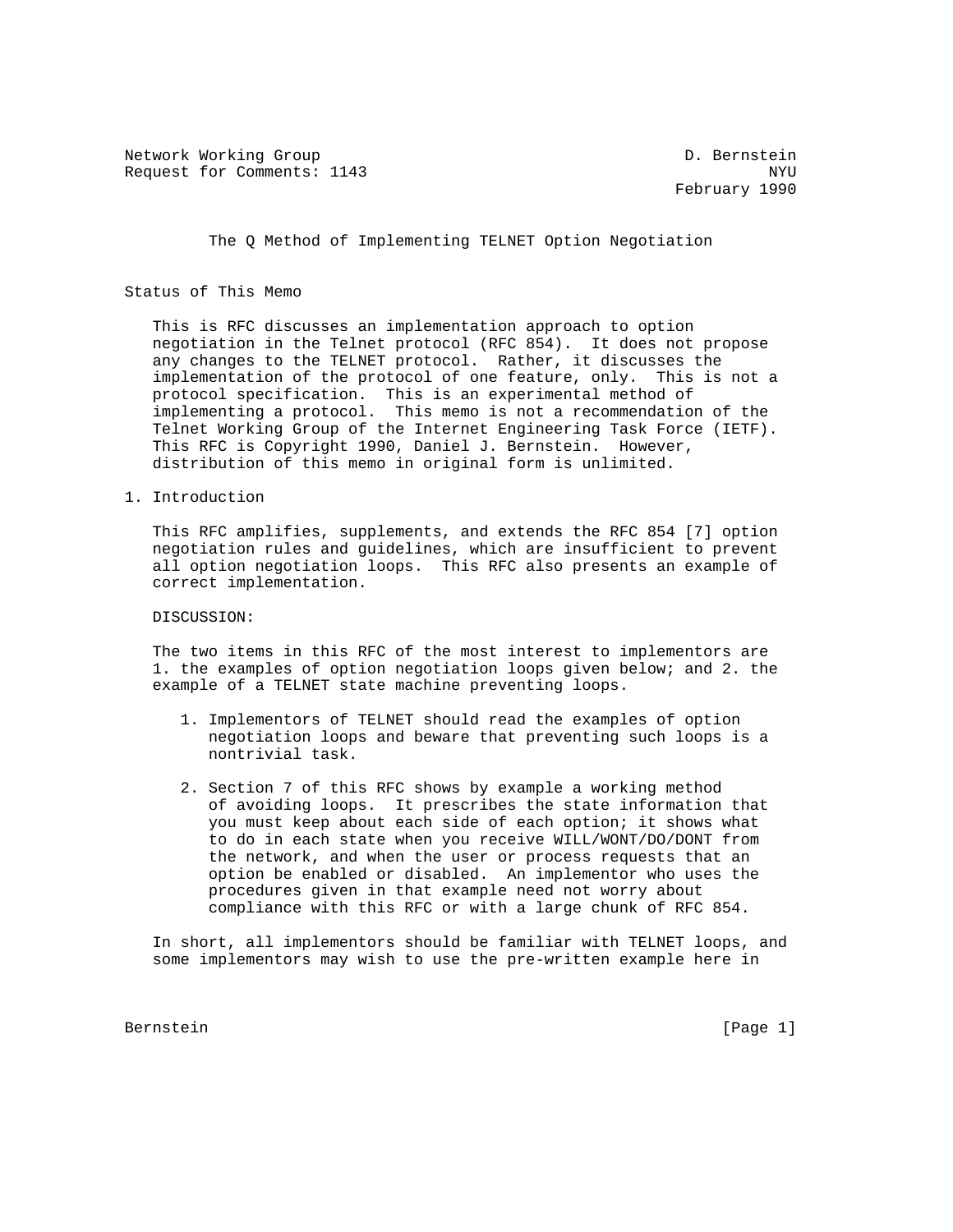writing a new TELNET implementation.

NOTE: Reading This Document

 A TELNET implementation is not compliant with this RFC if it fails to satisfy all rules marked MUST. It is compliant if it satisfies all rules marked MUST. If it is compliant, it is unconditionally compliant if it also satisfies all rules marked SHOULD and conditionally compliant otherwise. Rules marked MAY are optional.

 Options are in almost all cases negotiated separately for each side of the connection. The option on one side is separate from the option on the other side. In this document, "the" option referred to by a DONT/WONT or DO/WILL is really two options, combined only for semantic convenience. Each sentence could be split into two, one with the words before the slash and one with the words after the slash.

 An implementor should be able to determine whether or not an implementation complies with this RFC without reading any text marked DISCUSSION. An implementor should be able to implement option negotiation machinery compliant with both this RFC and RFC 854 using just the information in Section 7.

# 2. RFC 854 Option Negotiation Requirements

 As specified by RFC 854: A TELNET implementation MUST obey a refusal to enable an option; i.e., if it receives a DONT/WONT in response to a WILL/DO, it MUST NOT enable the option.

DISCUSSION:

 Where RFC 854 implies that the other side may reject a request to enable an option, it means that you must accept such a rejection.

 It MUST therefore remember that it is negotiating a WILL/DO, and this negotiation state MUST be separate from the enabled state and from the disabled state. During the negotiation state, any effects of having the option enabled MUST NOT be used.

 If it receives WONT/DONT and the option is enabled, it MUST respond DONT/WONT repectively and disable the option. It MUST NOT initiate a DO/WILL negotiation for an already enabled option or a DONT/WONT negotiation for a disabled option. It MUST NOT respond to receipt of such a negotiation. It MUST respond to receipt of a negotiation that does propose to change the status quo.

Bernstein [Page 2]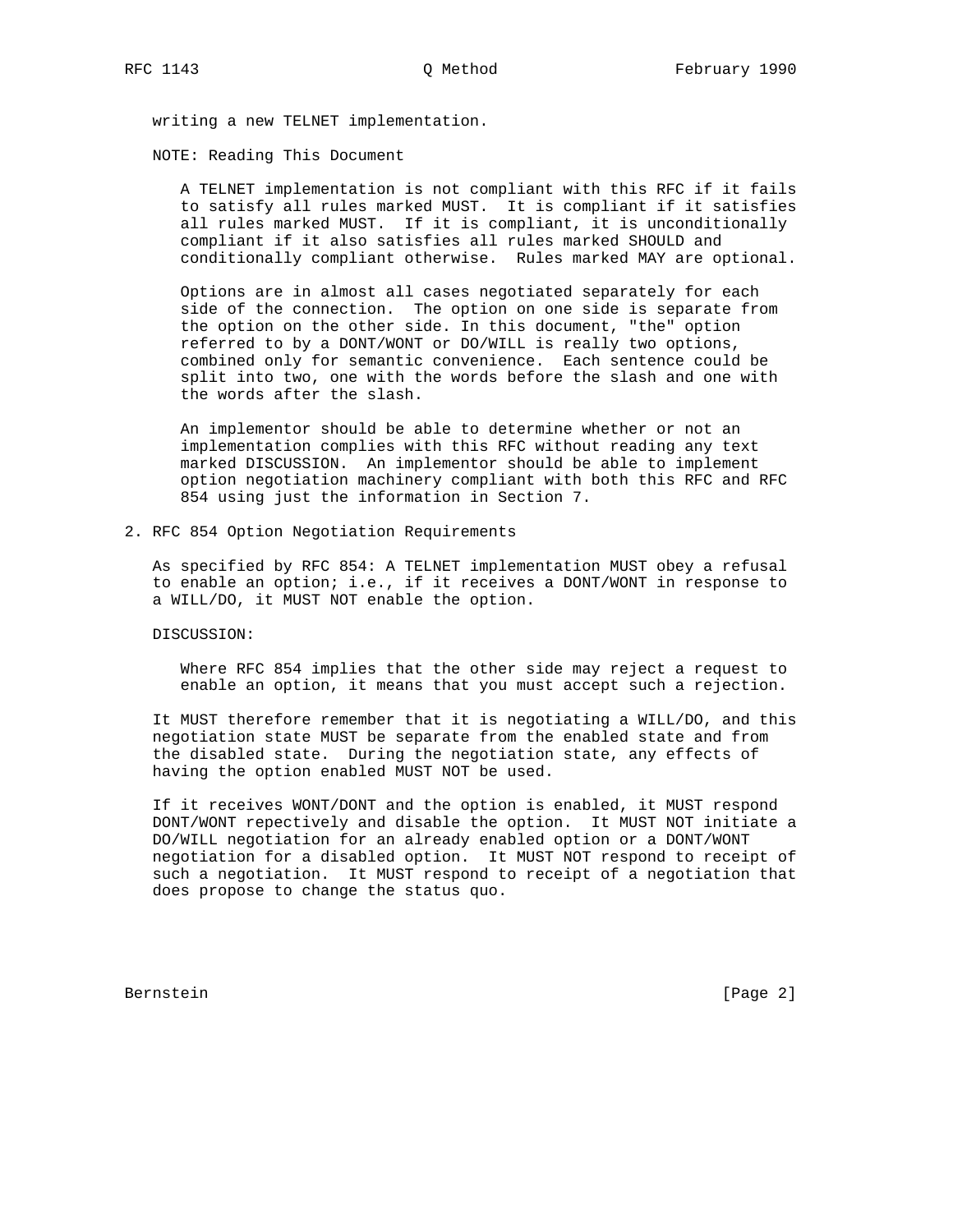### DISCUSSION:

 Many existing implementations respond to rejection by confirming the rejection; i.e., if they send WILL and receive DONT, they send WONT. This has been construed as acceptable behavior under a certain (strained) interpretation of RFC 854. However, to allow this possibility severely complicates later rules; there seems to be no use for the wasted bandwidth and processing. Note that an implementation compliant with this RFC will simply ignore the extra WONT if the other side sends it.

 The implementation MUST NOT automatically respond to the rejection of a request by submitting a new request. As a rule of thumb, new requests should be sent either at the beginning of a connection or in response to an external stimulus, i.e., input from the human user or from the process behind the server.

 A TELNET implementation MUST refuse (DONT/WONT) a request to enable an option for which it does not comply with the appropriate protocol specification.

### DISCUSSION:

 This is not stated as strongly in RFC 854. However, any other action would be counterproductive. This rule appears in Requirements for Internet Hosts [6, Section 3.2.2]; it appears here for completeness.

3. Rule: Remember DONT/WONT requests

 A TELNET implementation MUST remember starting a DONT/WONT negotiation.

### DISCUSSION:

 It is not clear from RFC 854 whether or not TELNET must remember beginning a DONT/WONT negotiation. There seem to be no reasons to remember starting a DONT/WONT negotiation: 1. The argument for remembering a DO/WILL negotiation (viz., the state of negotiating for enabling means different things for the data stream than the state of having the option enabled) does not apply. 2. There is no choice for the other side in responding to a DONT/WONT; the option is going to end up disabled. 3. If we simply disable the option immediately and forget negotiating, we will ignore the WONT/DONT response since the option is disabled.

 Unfortunately, that conclusion is wrong. Consider the following TELNET conversation between two parties, "us" and "him". (The

Bernstein [Page 3]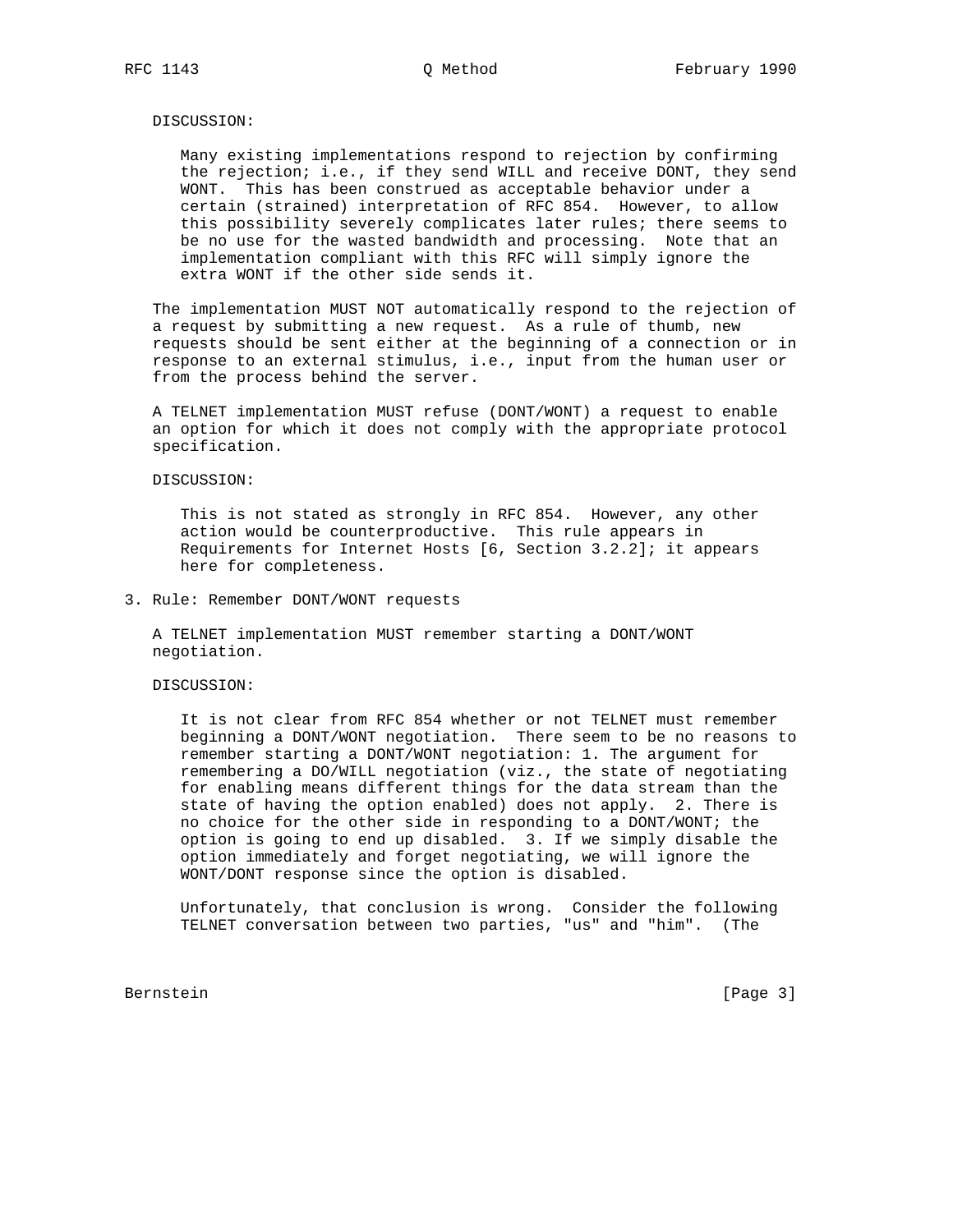reader of this RFC may want to sort the steps into chronological order for a different view.) LOOP EXAMPLE 1 Both sides know that the option is on. On his side: 1 He decides to disable. He sends DONT and disables the option. 2 He decides to reenable. He sends DO and remembers he is negotiating. 5 He receives WONT and gives up on negotiation. 6 He decides to try once again to reenable. He sends DO and remembers he is negotiating. 7 He receives WONT and gives up on negotiation. For whatever reason, he decides to agree with future requests. 10 He receives WILL and agrees. He responds DO and enables the option. 11 He receives WONT and sighs. He responds DONT and disables the option. (repeat 10 and then 11, forever) On our side: 3 We receive DONT and sigh. We respond WONT and disable the option. 4 We receive DO but disagree. We respond WONT. 8 We receive DO and decide to agree. We respond WILL and enable the option. 9 We decide to disable. We send WONT and disable the option. For whatever reason, we decide to agree with future requests. 12 We receive DO and agree. We send WILL and enable the option. 13 We receive DONT and sigh. We send WONT and disable the option. (repeat 12 and then 13, forever) Both sides have followed RFC 854; but we end in an option

 negotiation loop, as DONT DO DO and then DO DONT forever travel through the network one way, and WONT WONT followed by WILL WONT forever travel through the network the other way. The behavior in steps 1 and 9 is responsible for this loop. Hence this section's rule. In Section 6 below is discussion of whether separate states are needed for "negotiate for disable" and "negotiate for enable" or whether a single "negotiate" state suffices.

4. Rule: Prohibit new requests before completing old negotiation

 A TELNET implementation MUST NOT initiate a new WILL/WONT/DO/DONT request about an option that is under negotiation, i.e., for which it has already made such a request and not yet received a response.

Bernstein [Page 4]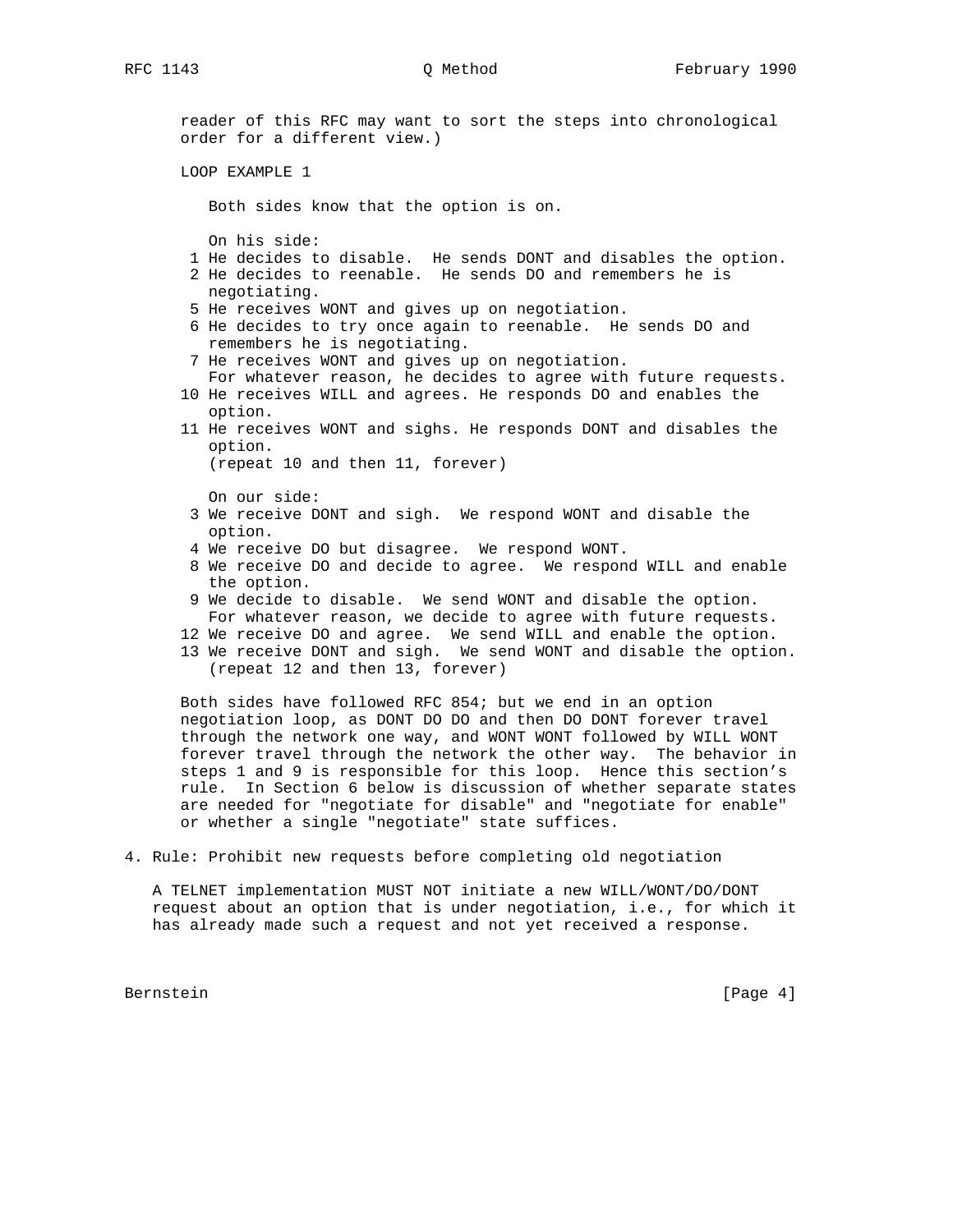# DISCUSSION:

 It is unclear from RFC 854 whether or not a TELNET implementation may allow new requests about an option that is currently under negotiation; it certainly seems limiting to prohibit "option typeahead". Unfortunately, consider the following:

LOOP EXAMPLE 2

 Suppose an option is disabled, and we decide in quick succession to enable it, disable it, and reenable it. We send WILL WONT WILL and at the end remember that we are negotiating. The other side agrees with DO DONT DO. We receive the first DO, enable the option, and forget we have negotiated. Now DONT DO are coming through the network and both sides have forgotten they are negotiating; consequently we loop.

 (All possible TELNET loops eventually degenerate into the same form, where WILL WONT [or WONT WILL, or WILL WONT WILL WONT, etc.] go through the network while both sides think negotiation is over; the response is DO DONT and we loop forever. TELNET implementors are encouraged to implement any option that can detect such a loop and cut it off; e.g., a method of explicitly differentiating requests from acknowledgments would be sufficient. No such option exists as of February 1990.)

 This particular case is of considerable practical importance: most combinations of existing user-server TELNET implementations do enter an infinite loop when asked quickly a few times to enable and then disable an option. This has taken on an even greater importance with the advent of LINEMODE [4], because LINEMODE is the first option that tends to generate such rapidly changing requests in the normal course of communication. It is clear that a new rule is needed.

 One might try to prevent the several-alternating-requests problem by maintaining a more elaborate state than YES/NO/WANTwhatever, e.g., a state that records all outstanding requests. Dave Borman has proposed an apparently working scheme [2] that won't blow up if both sides initiate several requests at once, and that seems to prevent option negotiation loops; complete analysis of his solution is somewhat difficult since it means that TELNET can no longer be a finite-state automaton. He has implemented his solution in the latest BSD telnet version [5]; as of May 1989, he does not intend to publish it for others to use [3].

 Here the author decided to preserve TELNET's finite-state property, for robustness and because the result can be easily

Bernstein [Page 5]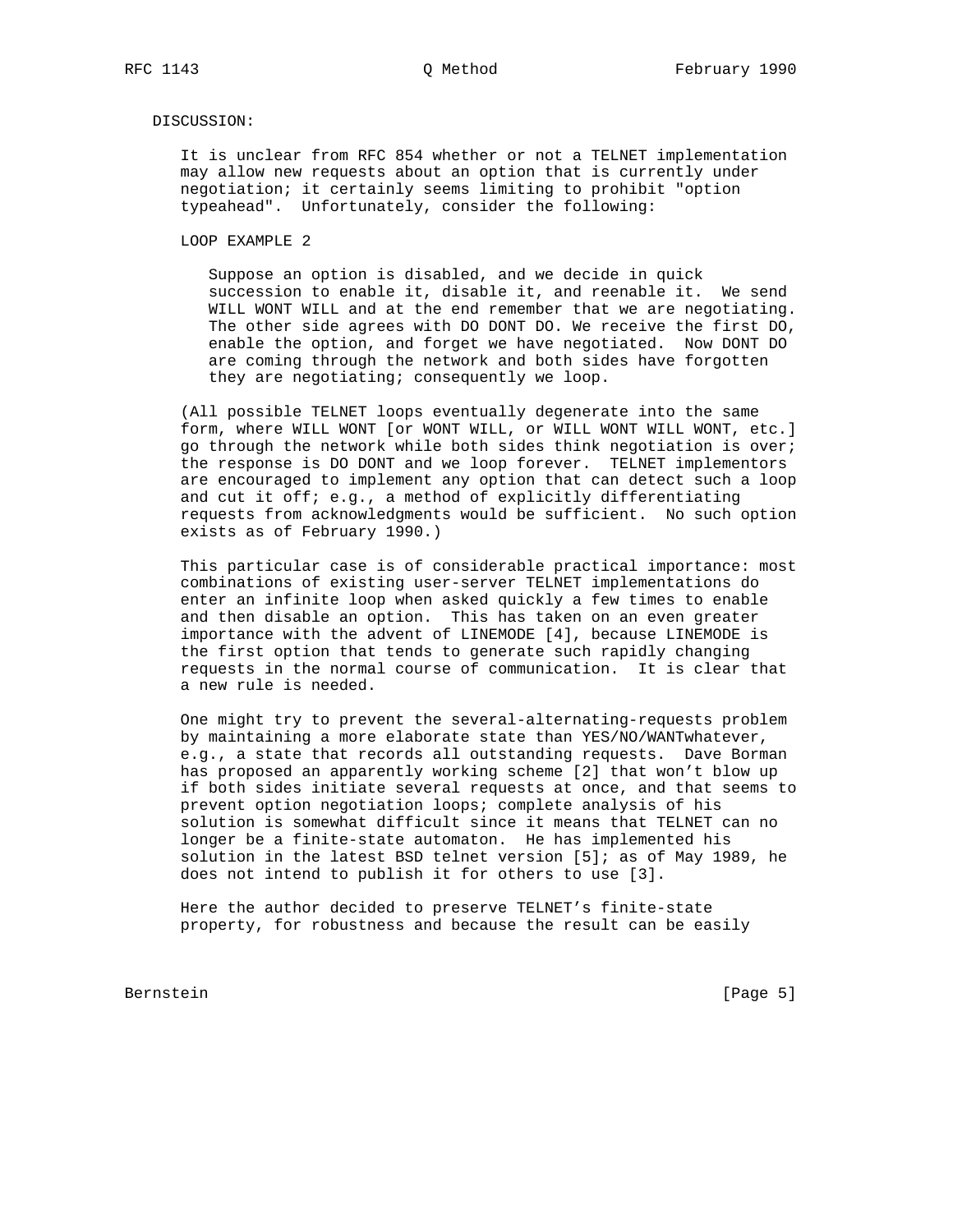proven to work. Hence the above rule.

 A more restrictive solution would be to buffer all data and do absolutely nothing until the response comes back. There is no apparent reason for this, though some existing TELNET implementations do so anyway at the beginning of a connection, when most options are negotiated.

5. How to reallow the request queue

DISCUSSION:

 The above rule prevents queueing of more than one request through the network. However, it is possible to queue new requests within the TELNET implementation, so that "option typeahead" is effectively restored.

 An obvious possibility is to maintain a list of requests that have been made but not yet sent, so that when one negotiation finishes, the next can be started immediately. So while negotiating for a WILL, TELNET could buffer the user's requests for WONT, then WILL again, then WONT, then WILL, then WONT, as far as desired.

 This requires a dynamic and potentially unmanageable buffer. However, the restrictions upon possible requests guarantee that the list of requests must simply alternate between WONT and WILL. It is wasteful to enable an option and then disable it, just to enable it again; we might as well just enable it in the first place. The few possible exceptions to this rule do not outweigh the immense simplification afforded by remembering only the last few entries on the queue.

 To be more precise, during a WILL negotiation, the only sensible queues are WONT and WONT WILL, and similarly during a WONT negotiation. In the interest of simplicity, the Q method does not allow the WONT WILL possibility.

 We are now left with a queue consisting of either nothing or the opposite of the current negotiation. When we receive a reply to the negotiation, if the queue indicates that the option should be changed, we send the opposite request immediately and empty the queue. Note that this does not conflict with the RFC 854 rule about automatic regeneration of requests, as these new requests are simply the delayed effects of user or process commands.

 An implementation SHOULD support the queue, where support is defined by the rules following.

Bernstein [Page 6]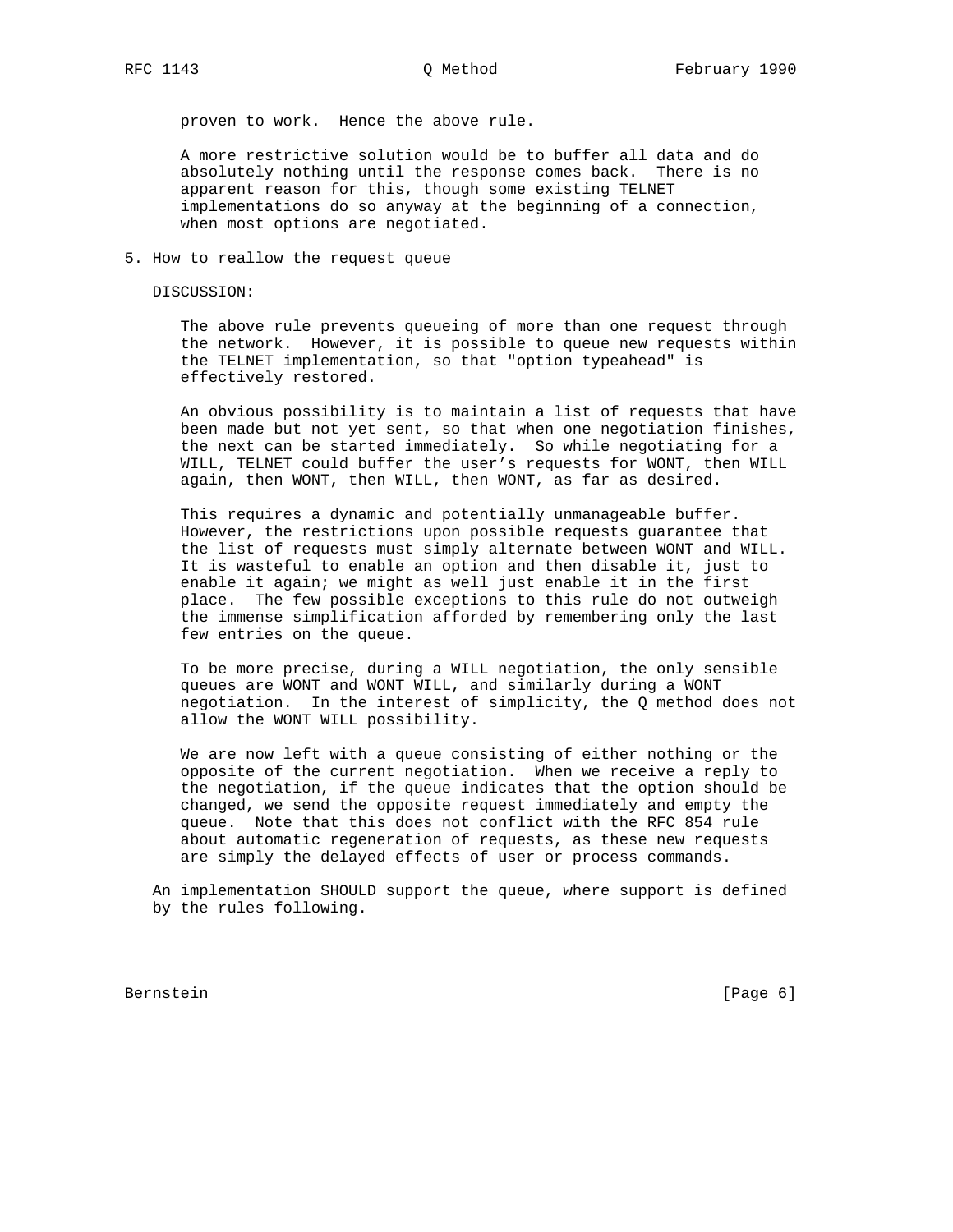If it does support the queue, and if an option is currently under negotiation, it MUST NOT handle a new request from the user or process to switch the state of that option by sending a new request through the network. Instead, it MUST remember internally that the new request was made.

 If the user or process makes a second new request, for switching back again, while the original negotiation is still incomplete, the implementation SHOULD handle the request simply by forgetting the previous one. The third request SHOULD be treated like the first, etc. In any case, these further requests MUST NOT generate immediate requests through the network.

 When the option negotiation completes, if the implementation is remembering a request internally, and that request is for the opposite state to the result of the completed negotiation, then the implementation MUST act as if that request had been made after the completion of the negotiation. It SHOULD thus immediately generate a new request through the network.

 The implementation MAY provide a method by which support for the queue may be turned off and back on. In this case, it MUST default to having the support turned on. Furthermore, when support is turned off, if the implementation is remembering a new request for an outstanding negotiation, it SHOULD continue remembering and then deal with it at the close of the outstanding negotiation, as if support were still turned on through that point.

# DISCUSSION:

 It is intended (and it is the author's belief) that this queue system restores the full functionality of TELNET. Dave Borman has provided some informal analysis of this issue [1]; the most important possible problem of note is that certain options which may require buffering could be slowed by the queue. The author believes that network delays caused by buffering are independent of the implementation method used, and that the Q Method does not cause any problems; this is borne out by examples.

## 6. Rule: Separate WANTNO and WANTYES

 Implementations SHOULD separate any states of negotiating WILL/DO from any states of negotiating WONT/DONT.

### DISCUSSION:

 It is possible to maintain a working TELNET implementation if the NO/YES/WANTNO/WANTYES states are simplified to NO/YES/WANT.

Bernstein [Page 7]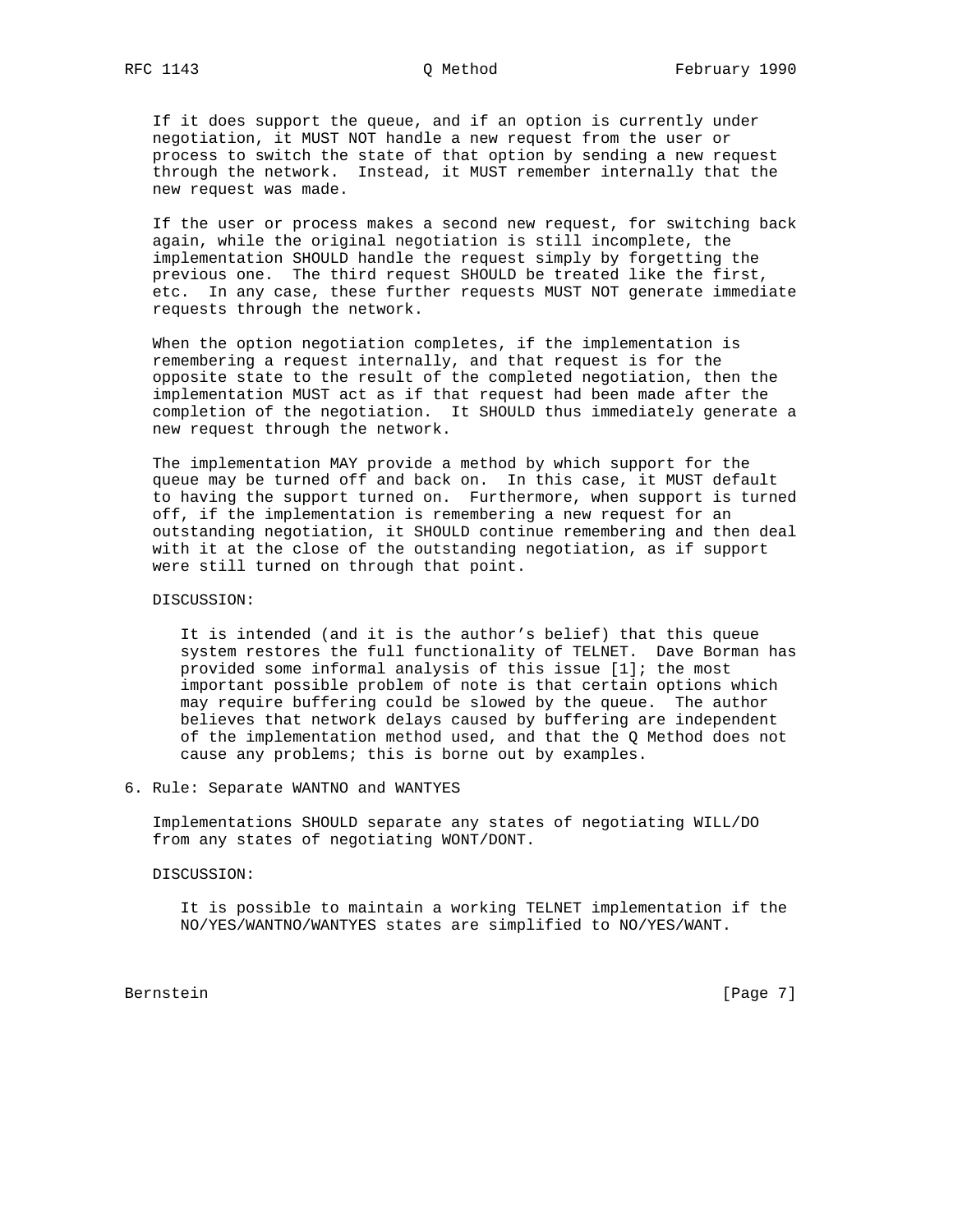However, in a hostile environment this is a bad idea, as it means that handling a DO/WILL response to a WONT/DONT cannot be done correctly. It does not greatly simplify code; and the simplicity gained is lost in the extra complexity needed to maintain the queue.

# 7. Example of Correct Implementation

 To ease the task of writing TELNET implementations, the author presents here a precise example of the response that a compliant TELNET implementation could give in each possible situation. All TELNET implementations compliant with this RFC SHOULD follow the procedures shown here.

 EXAMPLE STATE MACHINE FOR THE Q METHOD OF IMPLEMENTING TELNET OPTION NEGOTIATION

 There are two sides, we (us) and he (him). We keep four variables:

 us: state of option on our side (NO/WANTNO/WANTYES/YES) usq: a queue bit (EMPTY/OPPOSITE) if us is WANTNO or WANTYES him: state of option on his side himq: a queue bit if him is WANTNO or WANTYES

 An option is enabled if and only if its state is YES. Note that us/usq and him/himq could be combined into two six-choice states.

 "Error" below means that producing diagnostic information may be a good idea, though it isn't required.

 Upon receipt of WILL, we choose based upon him and himq: NO If we agree that he should enable, him=YES, send DO; otherwise, send DONT. YES Ignore. WANTNO EMPTY Error: DONT answered by WILL. him=NO. OPPOSITE Error: DONT answered by WILL. him=YES\*, himq=EMPTY. WANTYES EMPTY him=YES. OPPOSITE him=WANTNO, himq=EMPTY, send DONT.

 \* This behavior is debatable; DONT will never be answered by WILL over a reliable connection between TELNETs compliant with this RFC, so this was chosen (1) not to generate further messages, because if we know we're dealing with a noncompliant TELNET we shouldn't trust it to be sensible; (2) to empty the queue sensibly.

Bernstein [Page 8]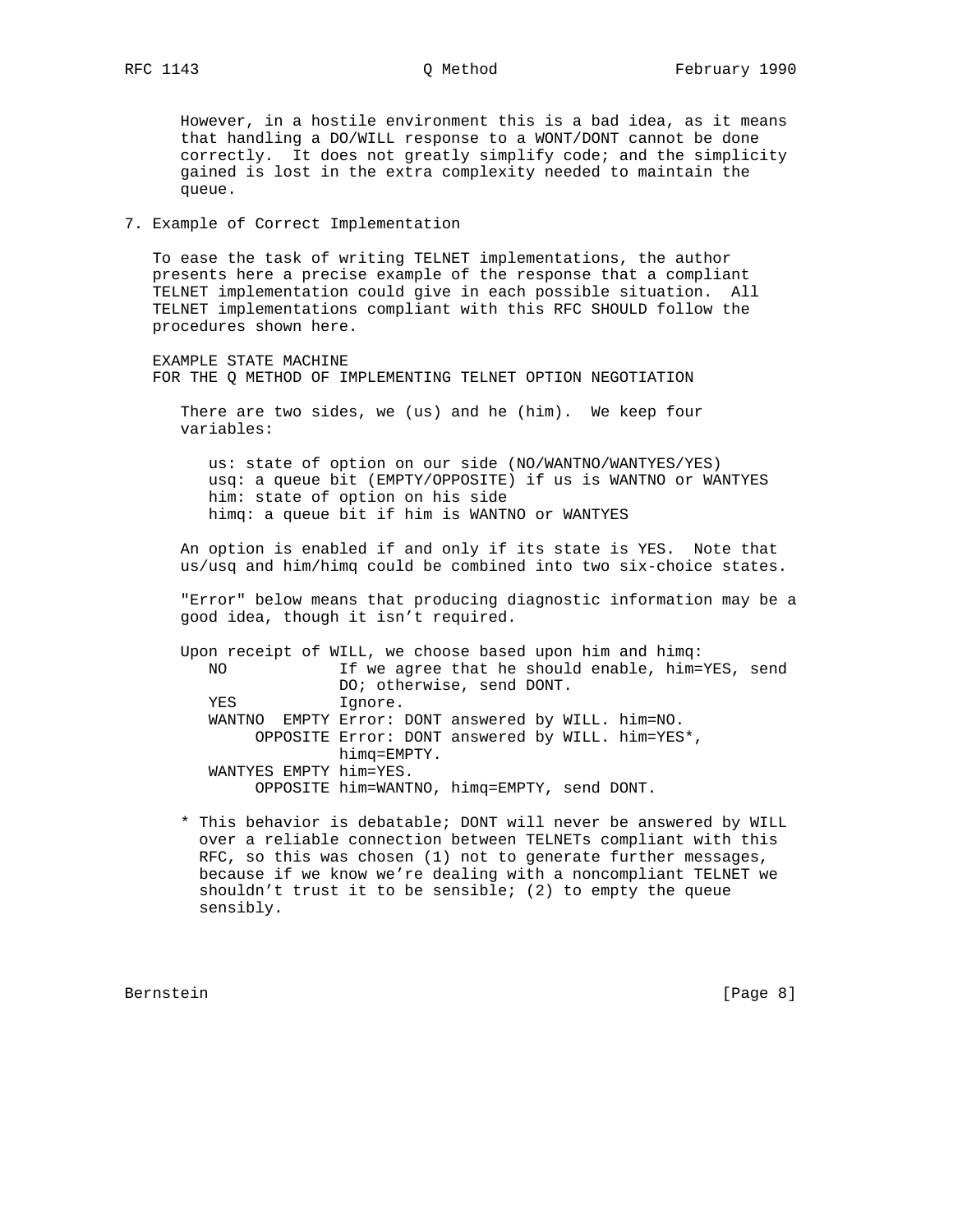Upon receipt of WONT, we choose based upon him and himq: NO Ignore. YES him=NO, send DONT. WANTNO EMPTY him=NO. OPPOSITE him=WANTYES, himq=NONE, send DO. WANTYES EMPTY him=NO.\* OPPOSITE him=NO, himq=NONE.\*\*

- \* Here is the only spot a length-two queue could be useful; after a WILL negotiation was refused, a queue of WONT WILL would mean to request the option again. This seems of too little utility and too much potential waste; there is little chance that the other side will change its mind immediately.
- \*\* Here we don't have to generate another request because we've been "refused into" the correct state anyway.

If we decide to ask him to enable:

| NO.    | him=WANTYES, send DO.                                |
|--------|------------------------------------------------------|
| YES    | Error: Already enabled.                              |
| WANTNO | EMPTY If we are queueing requests, himg=OPPOSITE;    |
|        | otherwise, Error: Cannot initiate new request        |
|        | in the middle of negotiation.                        |
|        | OPPOSITE Error: Already queued an enable request.    |
|        | WANTYES EMPTY Error: Already negotiating for enable. |
|        | OPPOSITE himq=EMPTY.                                 |

|     | If we decide to ask him to disable:                       |
|-----|-----------------------------------------------------------|
| NO. | Error: Already disabled.                                  |
| YES | him=WANTNO, send DONT.                                    |
|     | WANTNO EMPTY Error: Already negotiating for disable.      |
|     | OPPOSITE himq=EMPTY.                                      |
|     | WANTYES EMPTY If we are queueing requests, himq=OPPOSITE; |
|     | otherwise, Error: Cannot initiate new request             |
|     | in the middle of negotiation.                             |
|     | OPPOSITE Error: Already queued a disable request.         |

 We handle the option on our side by the same procedures, with DO- WILL, DONT-WONT, him-us, himq-usq swapped.

# 8. References

- [1] Borman, D., private communication, April 1989.
- [2] Borman, D., private communication, May 1989.
- [3] Borman, D., private communication, May 1989.

Bernstein [Page 9]